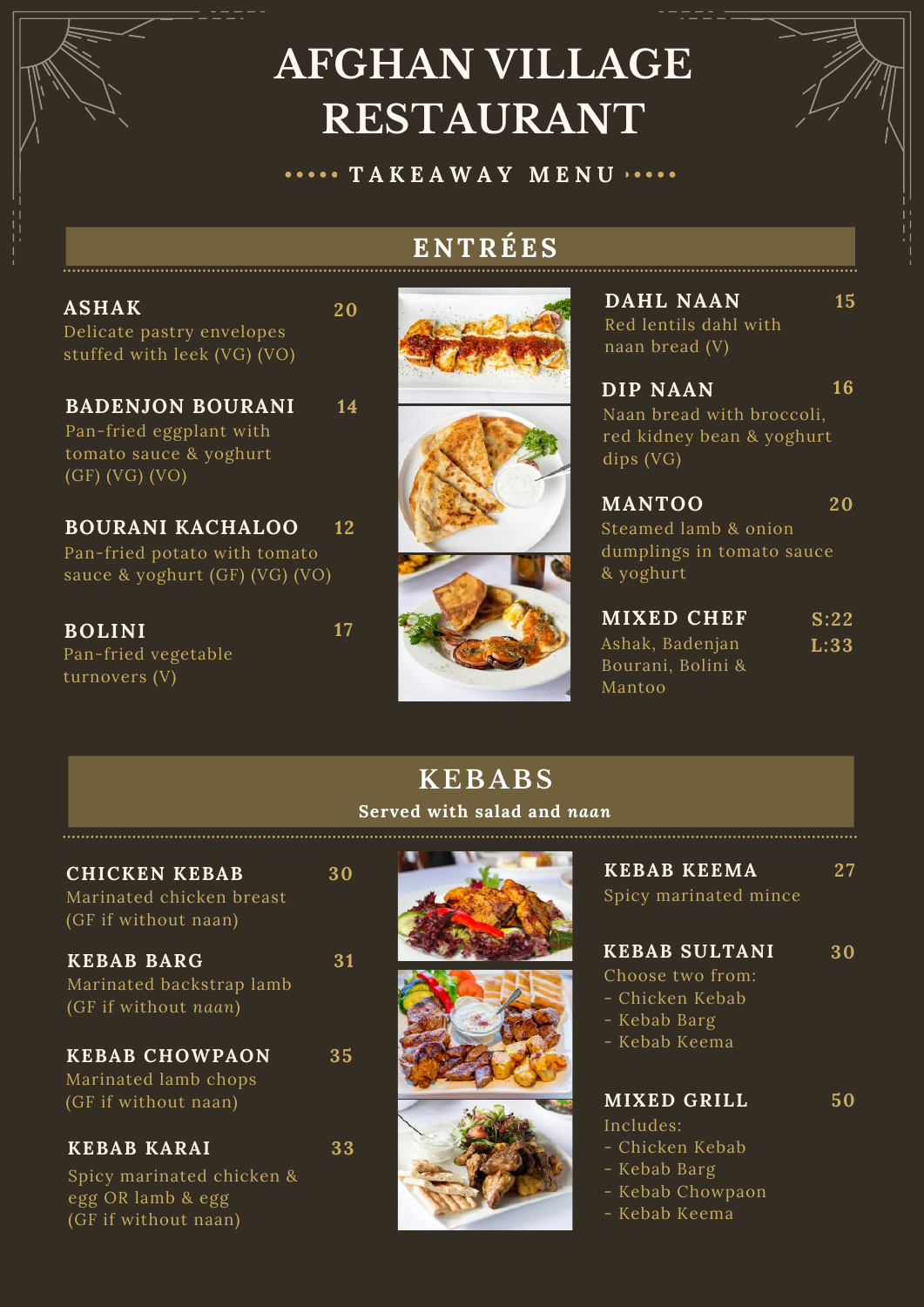# **KORMA**

**Thick curry served with choice of plain Afghan rice (***palau***), seasoned Afghan rice (***kabuli palau***), or sticky rice (***sholla gorbandi***).**

| <b>BEEF KORMA</b><br>(GF)<br><b>CHICKEN KORMA</b>             | 27<br>27 | <b>CHICKEN KHANDAHARI 27</b><br>Marinated chicken in<br>yoghurt and herbs                                 |    |
|---------------------------------------------------------------|----------|-----------------------------------------------------------------------------------------------------------|----|
| (GF)<br><b>LAMB KORMA</b><br>(GF)                             | 27       | <b>SHOLLA GORBANDI</b><br>Sticky rice with mung beans<br>served with beef, lamb, or<br>chicken korma (GF) | 28 |
| KOFTA MEATBALLS 28<br>(GF)                                    |          | <b>KABULI PALAU</b>                                                                                       | 29 |
| DOPIZA KORMA<br>Lamb with yellow peas<br>and spicy onion (GF) | 27       | Rice with carrots, sultanas<br>& almonds served beef,<br>lamb or chicken korma (GF)                       |    |

## **PLANT-BASED**

**Meatless dishes served with choice of plain Afghan rice (***palau***), seasoned Afghan rice (***kabuli palau***), or sticky rice (***sholla gorbandi***).**

| <b>BAAMIA KORMA</b><br>Pan-fried okra and garlic<br>$(GF)$ (V)                              | 21 |
|---------------------------------------------------------------------------------------------|----|
| <b>BADENJAN KORMA</b><br>Eggplant flavoured with<br>different herbs (GF) (V)                | 21 |
| DAHL LENTILS<br>Lentils with spices & fried<br>garlic (GF) (V)                              | 21 |
| <b>GULPEE KORMA</b><br>Braised cauliflower with<br>herbs & spicy tomato sauce<br>$(GF)$ (V) | 21 |
| <b>PRUNE &amp; BEANS KORMA</b>                                                              | 21 |

Prune and yellow beans cooked in herb sauce (GF) (V)



Spinach cooked in herbs with a spicy tomato sauce (GF) (V) **SABZI KORMA 21**

Rice with carrots, sultanas and almond served with choice of vegetable side dish  $\overline{(GF)}$   $(V)$ **KABULI PALAU 24**

### **SHOLLA GORBANDI 24**

Rice with carrots, sultanas and almond served with choice of vegetable side dish (GF) (VG) (VO)